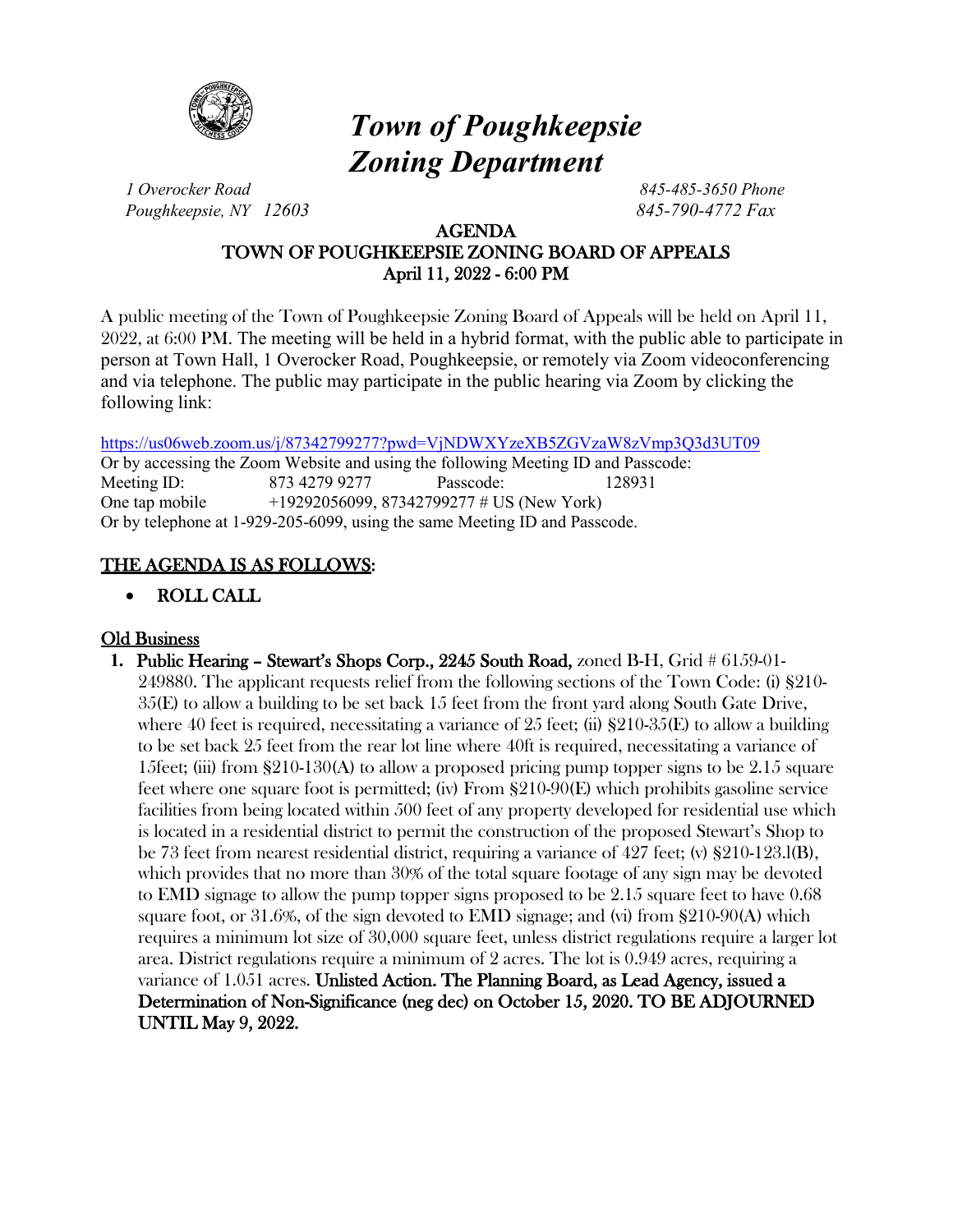- **2.** Public Hearing Height Variance Diamond Storage Raymond Eng. Trustee, 1998 South Road, Grid # 6159-03-382273-0000. The applicant is seeking variances from §§ 210-35(E) and 210-115(B) of the Town Code to permit the construction of a self-storage facility having a height of 55 feet where 45 feet is permitted, requiring a variance of 10 feet; consisting of 4 stories where three are permitted, requiring a variance of one story; and having 9 parking spaces where 45 are required, requiring a variance of 36 spaces. Planning Board will be lead agency for this application and has not yet made a SEQRA determination. Unlisted Action. TO BE ADJOURNED UNTIL MAY 9, 2022.
- **3.** Public Hearing McDonald's Corp., 2585 South Road, Grid # 6060-02-968700-0000.

Variances for wall signs were granted on March 14, 2022. The variance for a freestanding sign remains. The applicant is seeking a variance from §210-128(B) of the Town Code which permits only one freestanding sign, which shall advertise the name of the center only, not exceeding an area of 100 square feet, per shopping center, and the base of any such freestanding sign shall be mounted within a landscaped monument of stone, brick or other natural material as approved by the Planning Board. The site currently has 2 monument signs for the plaza. McDonald's is proposing a third freestanding sign, to advertise McDonald's only, consisting of posts and panels (not a monument sign) and not mounted within the required materials, requiring three variances: (1) to allow a third monument sign; (2) to advertise a business and not the shopping center; and (3) to allow a post and panel sign in lieu of a monument sign. Unlisted Action.

- **4.** Public Hearing Second Story Addition Owner: Abdelmajeed Alnajjar, Representative: Kenneth Stickle, 1214 Dutchess Turnpike, Grid # 6362-01-302775-0000. The applicant is seeking variances from §210-16(E) of the Town Code to permit the construction of a second story on a residence that is located 9 feet from the property line on the NE side of the property and 5 feet from the line on the SW side of the property where 20 feet is required for each, requiring a variances of 11 feet and 15 feet respectively. Type II Action.
- **5.** Public Hearing Verizon Wireless Small Cell Wireless Communications Facility Use Variance – Owner: EFG/DRA Heritage LLC, 10-50 Winslow Gate Road, Grid # 6163-03- 027019-0000. The applicant is seeking a use variance from §210-130 of the Town Code to permit the installation of an unmanned wireless communications facility on an existing structure where this specific use or a similar use is not permitted. Unlisted Action.

### **New Business**

- **6.** Public Hearing Dunkin at Vassar Road Owner: Red Oaks Dutchess Realty LLC. Applicant: Dave Panella – Southpaw, 48 Vassar Road, Grid # 6260-03-495219-0000. The applicant is seeking the following sign variances:
	- i. From  $\S210-126(C)$  of the Town Code, which provides that a business is permitted one wall sign for each wall of a business facing a public road. The applicant is proposing 3 additional signs (all within the allowable size) on walls not facing a public road, requiring 3 variances.
	- ii. From  $\S210-122(A)(7)$  of the Town Code, which provides that a sign not located on the premises to which it refers is deemed to be a prohibited billboard sign. The applicant is proposing a 14 square foot monument sign to be located on a neighboring parcel (497247) which is the main entrance to the plaza, requiring a variance from this section of the Code. Unlisted Action.